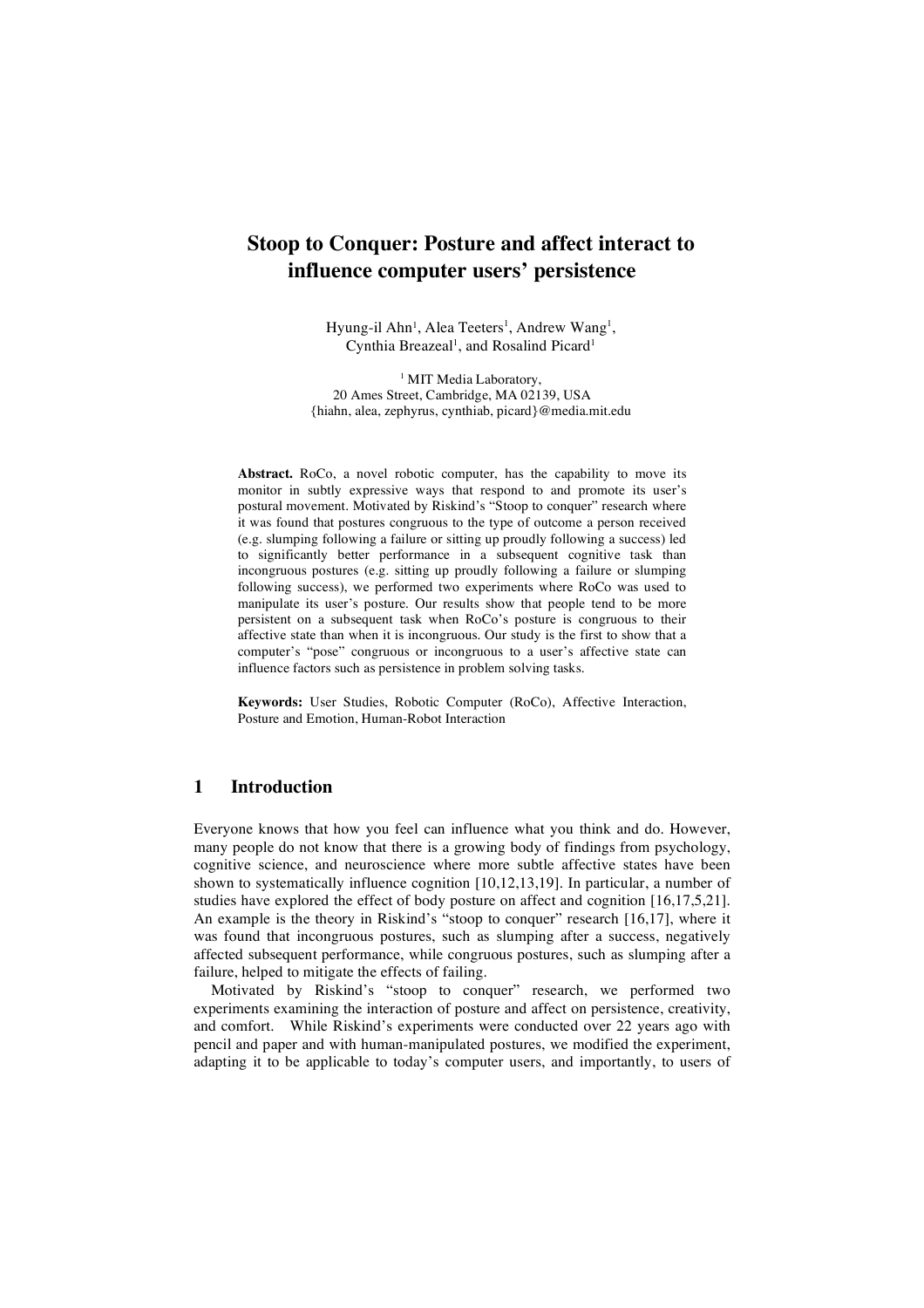future new technologies that we believe will have articulated smooth movements (like RoCo).

This paper is organized as follows. First we present a brief description of the new RoCo robotic computer platform to motivate this new desktop technology that moves and can get people to shift their posture naturally while working. Next we offer a summary of relevant psychological literature with respect to body, affect, and cognition interaction effects that informs and guides our work. We then present two novel user studies adapting Riskind's experiment to the RoCo platform. Finally we discuss the findings and conclusions, and suggest future directions.



**Figure 1.** RoCo: a robotic computer (left) and its graphical simulator for designing new behaviors (right)

# **2 RoCo: A New Robotic Computer Platform**

RoCo is designed to lie within a continuum that might be loosely described as having ordinary fixed desktop computers at one end, and humanoid robots at the other end. In between is a huge unexplored space, where one can begin to animate the things in the office environment that usually do not move on their own: computers, chairs, and more. With increasing interest in promoting healthy activity, we are starting with the desktop computer, considering how it might move in ways that get the person using it to move more. RoCo was carefully designed to look like an ordinary computer, but to move in ways that are completely paradigm changing. RoCo has no face or body that attempts to evoke humanoid or animal characteristics: it has a regular monitor, keyboard, and box, which are sessile. However, it also has motors that give it smooth, expressive, articulated movement.

The physical RoCo robot has five degrees of freedom (DoFs) that manipulate its mechanical "neck" with a LCD screen as its "face" and "head." See Figure 1. Two DoFs move the mechanical neck (base yaw and base pitch) and three DoFs (head yaw, head pitch, and head roll) move the LCD display. These five degrees allow RoCo to perform a wide variety of simple motions, including nodding, shaking its head, and leaning forward. These life-like motions are sufficient to implement a wide variety of immediacy behaviors and postural changes. For example, if you lean toward RoCo, perhaps to read something tiny on the screen, it could meet you halfway. At the same time, we are designing RoCo with sensors to monitor your facial and postural movements so that it does not move in ways that distract you. Inspired by examining how and when humans move naturally, we are currently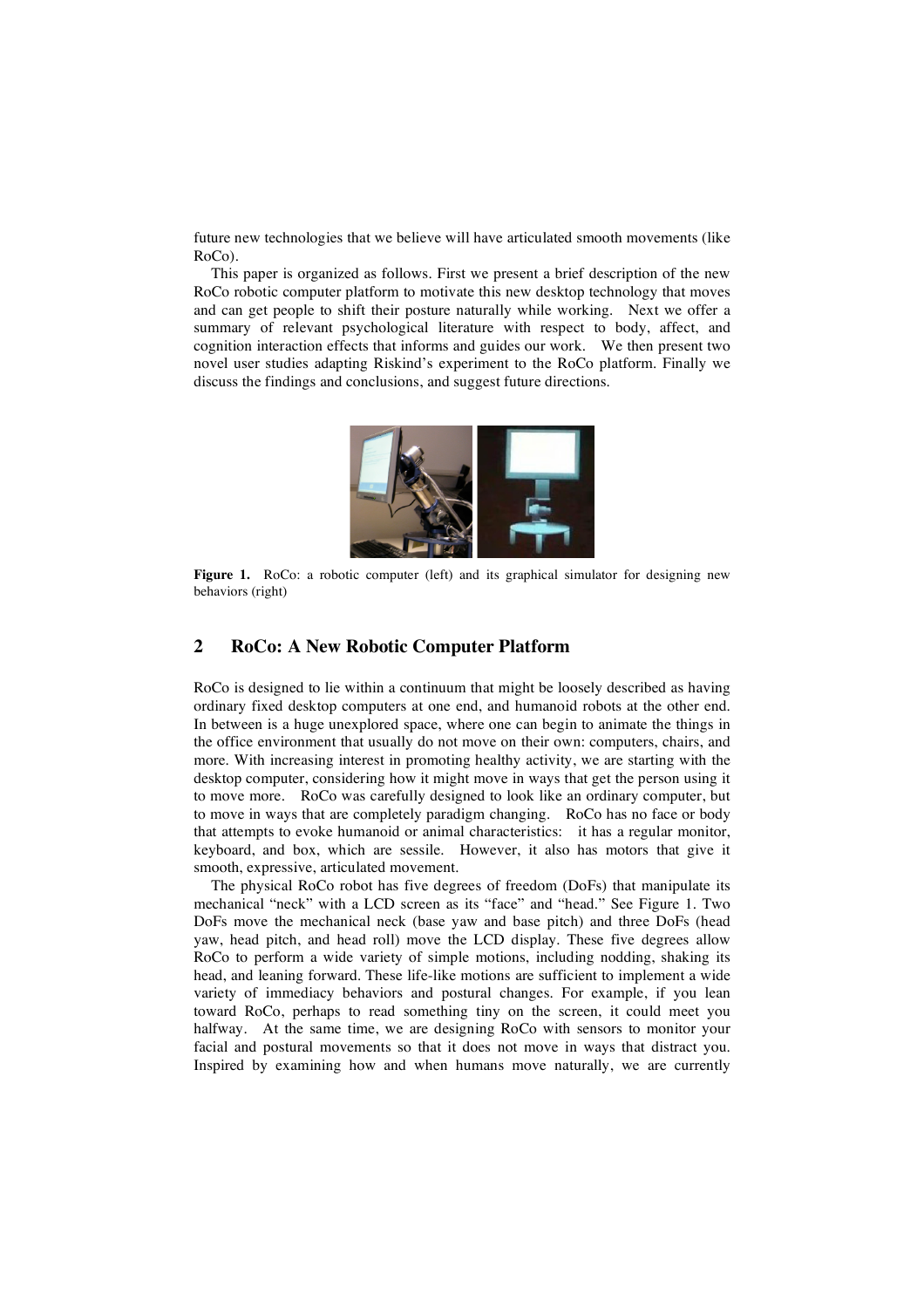aiming to have RoCo hold very still while you are attentive to the screen, but to look for natural breaks to maximize your movement without distracting or annoying you. For example, if you have been slumping for a while, and then turn away your gaze, then when you return your gaze, you might find RoCo has "stretched" upward, subtly encouraging you to adjust your posture upward. However, as we show in this paper, there is more to consider than your attention and your posture.

In this paper we wish to isolate how its posture interacts with and influences the person using it. In fact, for this paper, we will pre-set RoCo's postures so that the novelty of a computer moving does not enter into our results. We do this as the first set of experiments with this new technology, to carefully control the variables influencing the outcomes.

# **3 Body, Affect and Cognition Interaction**

### **3.1 Affect and Cognition Interactions**

Studies from psychology, cognitive science, and neuroscience indicate that affect and emotional experience interact with cognition in significant and useful ways. Current understanding is that emotion plays a useful role in regulating learning, creative problem solving, and decision making. For example, Isen shows that a positive mood promotes a tendency toward greater creativity and flexibility in negotiation and in problem solving, as well as more efficiency and thoroughness in decision making [10]. These effects have been found across many different groups, ages, and positive affect manipulations. Other specific influences of affect on cognition have also been found for negative affective states, e.g., Schwartz argues that being in a sad mood enables better performance on certain kinds of analytic tests [19].

Emotion not only influences cognition, but it also interacts with information in the environment in ways that can enhance or hinder your ability to perform. Cliff Nass and colleagues, while trying to decide if a voice in the automobile driver's environment should sound subdued and calm or energetic and upbeat, ran an experiment trying both kinds of voices [13]. Importantly, they also looked at the two conditions where drivers were either upset or happy (having just viewed disturbing or funny films.) In a total of four conditions, the happy or upset drivers drove in a simulator with either an energetic voice or a subdued voice talking to them and asking them questions. On multiple measures of driving performance and cognitive performance, happy drivers did better overall than upset drivers. But there was also an important and interesting interaction, highly relevant to the work in this paper. When the voice was congruous with the driver's state (energetic/upbeat for happy drivers, subdued/calm for upset drivers) then performance was significantly better than in the two incongruous conditions. The worst performance of all four conditions occurred when the upset drivers were paired with the energetic and upbeat voice. It is this kind of effect – where performance is improved by mood congruent interaction – that we explore in this paper. However in this paper, we induce the congruence condition in an entirely new way.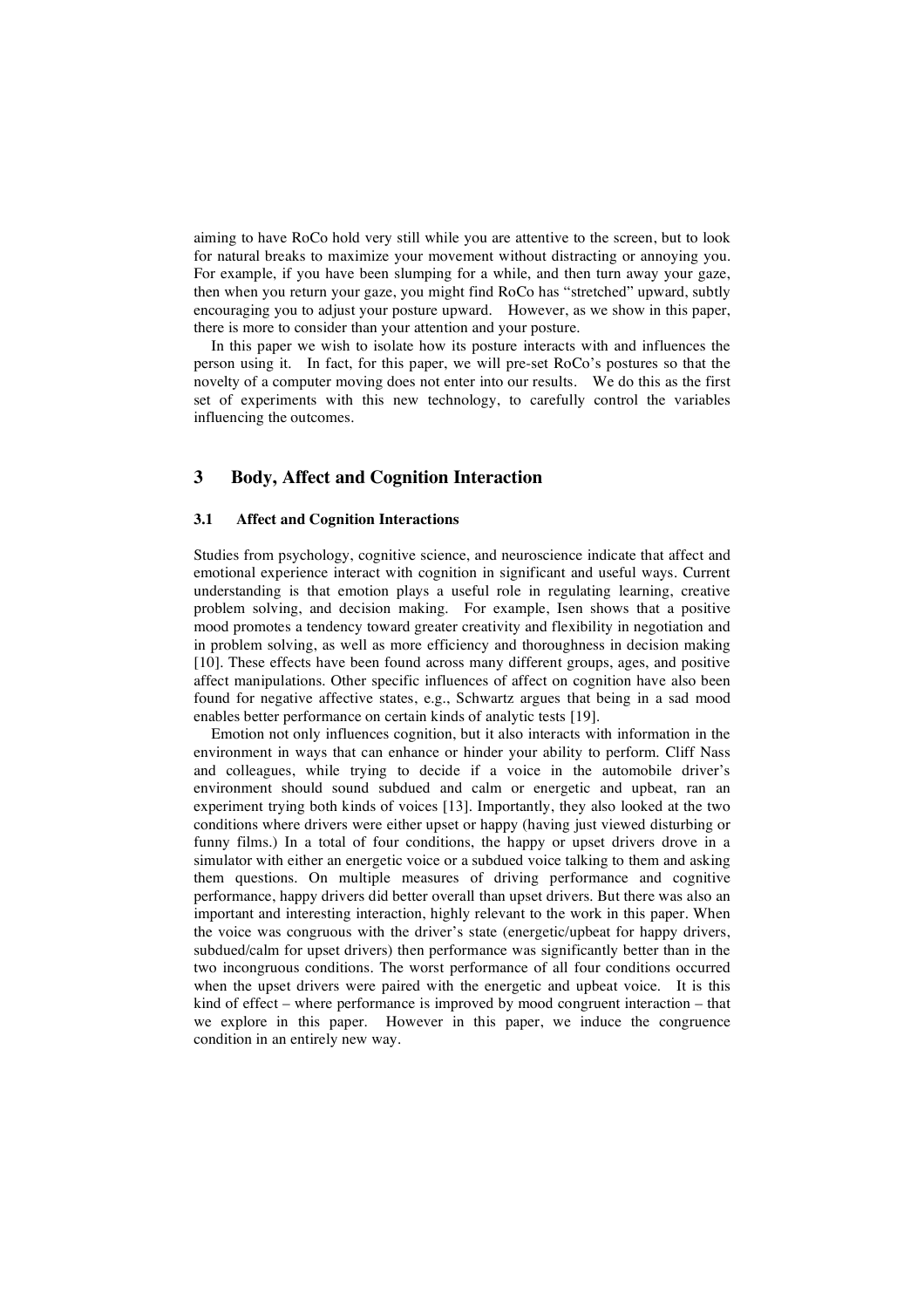#### **3.2 Body and Affect Interactions**

According to Riskind's [16] "appropriateness hypothesis", slumped or upright physical postures are not just passive indicators of mental states but can reciprocally affect the mental states and behavior. The results suggest that "inappropriate" postures, such as slumping after a positive success, can undermine subsequent motivation and feelings of control, while "appropriate" postures, such as slumping after a failure, help to mitigate the effects of failing. His findings suggest that it is therefore not beneficial after a failure to sit with chin up as if proud, despite that people often tell children to do that.

In Riskind's original experiment, all the subjects were first asked to perform a cognitive task (e.g. a tracing puzzle task). The affective manipulation (positive/negative affect) was handled by the experimenter who informed the subject of his or her "score" on the task. A high score (success) was designed to elicit a positive affect in the subject, while a poor score (failure) to elicit a negative affect. After this first task, the subjects were escorted to a different room and assisted to take one of three postures reflecting appropriateness (neutral/slumped/upright) under the false pretense of a biofeedback experiment. The subjects were required to hold this posture for 8 minutes before relaxing it and performing a subsequent cognitive task (e.g. additional puzzle tracing tasks). Riskind found that subjects in incongruous postures (stooped/slumped following success, upright following failure), felt like they had less control, showed less motivation in persistence tasks, and reported higher depression than subjects in congruous postures. His study suggested that a slumped versus upright posture orientation can guide and moderate information processing and responses to positive and negative mood-relevant stimuli.

## **4 Our Purpose, Hypothesis and Predictions**

In this paper, we explore whether a computer's "posture" can influence its user's subsequent posture, and if the congruence of the user's body state with their affective state during a task leads to improved task measures, such as persistence in problem solving. This research serves as a baseline study to investigate RoCo's ability to manipulate both the user's posture and the user's cognitive and affective state, illuminating the capabilities of this new technology. The key question, therefore, is how we design new technologies to beneficially influence the interactions between a human user's body, affective, and cognitive states. We wish not only to provide an ergonomic experience, but also to foster healthful computer usage and improved task outcomes.

Our study expands on the appropriateness hypothesis [17], predicting that congruous posture guides an individual towards self-regulating behaviors while incongruous posture leads to self-defeating behavior. Taking advantage of the unique RoCo research platform, our experiment introduces a different posture manipulation method that allows the subject to perform dependent measure tasks on a computer while in the manipulated posture. Thus, while Riskind measured the effect of a prior posture on a subsequent cognitive task, we can now measure the effect of the posture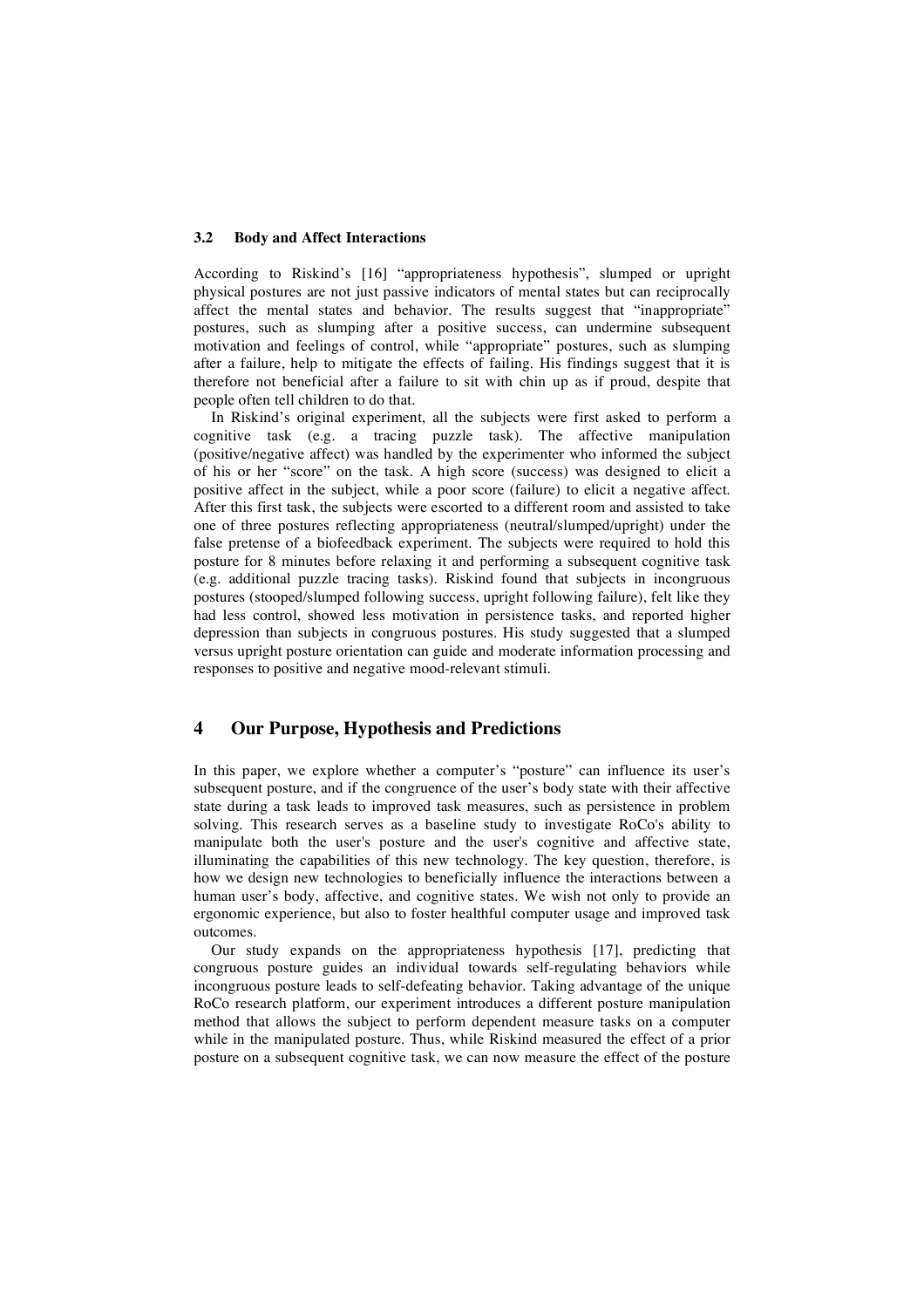concurrent with the task. Our prediction is that RoCo will be an effective agent for manipulating posture and inducing the "stoop to conquer" effect.

In Riskind's original experiment, subjects were asked to either slump or sit upright under the false pretense of a biofeedback experiment. In his study, a human experimenter was responsible for posture manipulation. While this kind of manipulation is useful for detecting the "stoop to conquer" effect, it is not practical in real applications that aim to utilize this effect in a more natural way. However, when a user works on the RoCo platform, by changing RoCo's posture, we have been able to get RoCo to subtly lure the user into a target posture without seriously interrupting his or her workflow. Also, in our experiment using the RoCo platform, since RoCo is responsible for posture manipulation instead of a human experimenter, this change makes the manipulation significantly more subtle and unobtrusive than in the Riskind experiment.

# **5 Experiments and Results**

#### **5.1 EXPERIMENT 1**

This experiment measures persistence on a helplessness task, creativity on a word association task, and general spatial cognition on a puzzle task as a function of congruous and incongruous postures following affect manipulation [3, 20].

**Subjects.** Seventy-one naive subjects were recruited from our school and the surrounding area. Subjects were given a \$10 gift certificate to Amazon.com as compensation for their participation. In this study there were six control conditions each of which involved a mood manipulation (success / failure) and one of RoCo's posture states (slumped / neutral / upright). Subjects were assigned to one of the six conditions based on the order that they signed up to participate in the study.

**Preliminaries.** When subjects arrived they were first greeted by the experimenter then led to a standard PC. The experimenter read the following standard set of instructions aloud to the subject: "Please be seated. In front of you is a standard computer setup with mouse, keyboard, monitor and a pen tablet for use in the tracing puzzles. You may arrange these components on the desk any way you like. Please read the instructions carefully as you go. The height of the chair is adjustable with a lever underneath the seat. I will be outside the curtains, if you have any questions or get confused, but in general, please try do as much on your own as possible." The experimenter then left the area while the subject was shown a two minute video clip previously shown to induce neutral affect [18].

**Success-Failure Manipulation.** Half of the six conditions involved inducing a feeling of success, while the other half involved inducing a feeling of failure. This was accomplished as follows. Subjects were given a series of four tracing puzzles to solve. They had two minutes to solve each puzzle. To solve a puzzle, the subject must trace over the design without lifting a pen from the puzzle or retracing any lines. In this case, the puzzles were presented on a standard LCD screen and pen tracing is done with a computer pen and tablet input device. The puzzles used are the same set used by Riskind [16] in his studies as well as by Glass and Singer [7]. To create a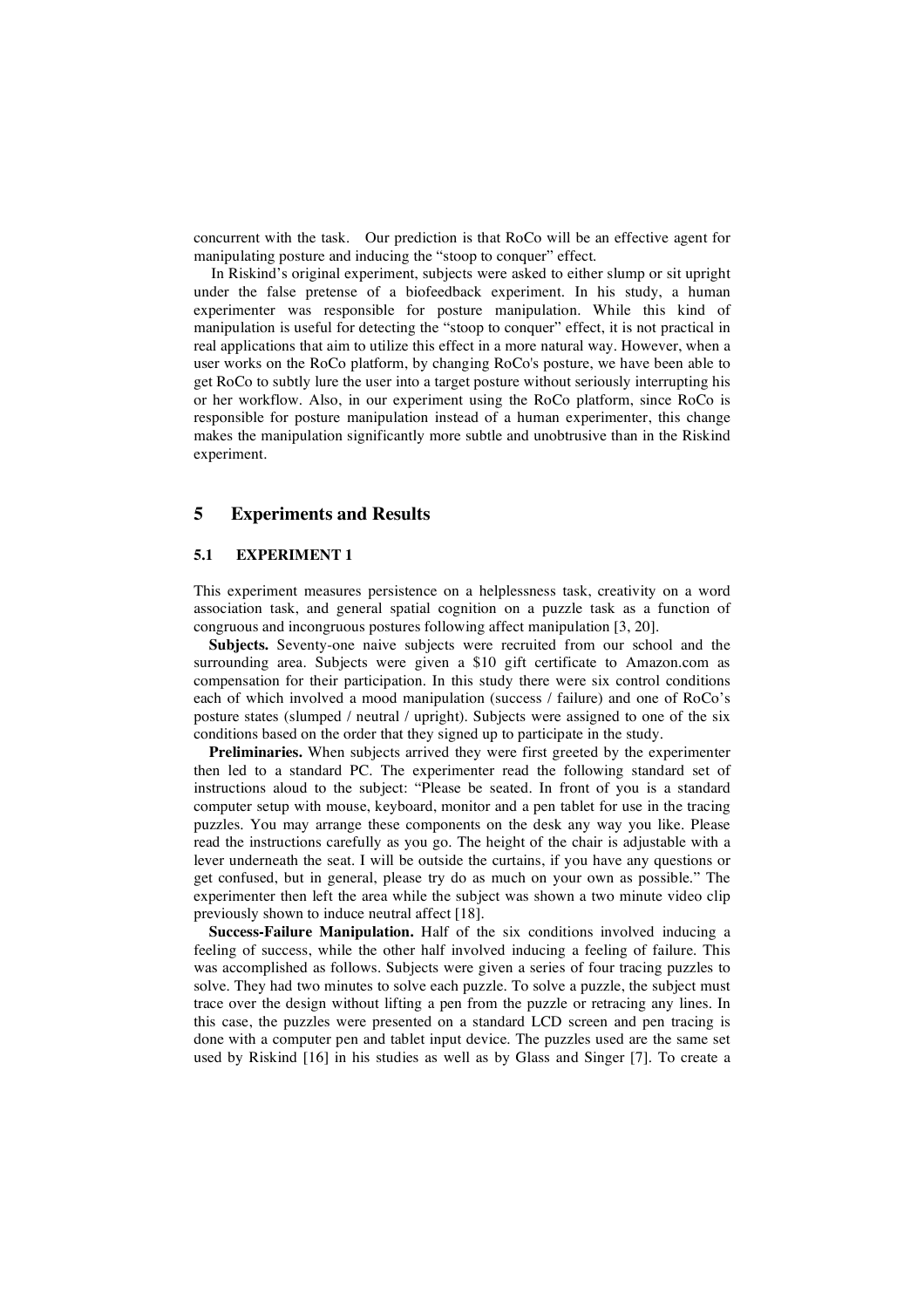success condition, all four puzzles were solvable. Generally each subject was able to solve at least three out of the four. Unsolved puzzles were usually the result of not carefully reading the instructions beforehand or difficulty using the pen and tablet interface. Regardless of how the subject actually performed, a results chart was displayed and subjects were told they scored an 8 out of 10. For the failure condition, the first and last puzzles were insolvable. The sense of failure was further reinforced by displaying the same results chart as in the success condition, except in this case they were told that they scored a 3 out of 10.

**Posture Manipulation.** Following the success-failure manipulation, the subject's chair was rolled over a few feet to RoCo, the position of which had already been preset to slumped, upright, or neutral, relative to the first PC. These positions are shown in Figure 2. Notice that they are not quite the same as can be obtained with the typical degrees of freedom on a desktop monitor, although people certainly are capable of slumping or sitting up straight in front of an ordinary desktop monitor. The poses of RoCo are somewhat exaggerated to more strongly encourage sitting up or slumping relative to the neutral position used during the interaction with the regular PC. The subject, while seated in the same calibrated-height chair, was then asked to perform another series of puzzles, this time on RoCo. The subject was video taped as a manipulation check.



**Figure 2.** RoCo's postures: neutral (left), slumped (center), upright (right)

**Dependent Measures.** The experiment examined three dependent measures: persistence, spatial cognition, and creativity. However, in this paper we only discuss the results about persistence, because we do not have enough space to discuss all the dependent measures.

*Insolvable Tracing Task to Test Persistence:* The subject was given four mathematically insolvable tracing puzzles with a time limit of two minutes for each. This task assumes that the fewer the number of tries in the allotted time, the lower the subject's tolerance for a frustrating task. Some of the puzzles are the same as those used in Riskind's original study. Additional puzzles were created by transforming some solvable into insolvable. Debriefings showed that only people who knew the mathematical rule for solvability ahead of time were able to distinguish solvable from insolvable puzzles; their data was dropped.

**Debriefing.** Following the dependent measure tests, each subject was given a full debriefing. As a check on the success-failure manipulation, subjects were asked how well they thought they performed on the first part. All subjects in the failure manipulation responded with answers like "not well", "below average", and "ok", suggesting that the manipulation was successful. Similarly, most subjects in the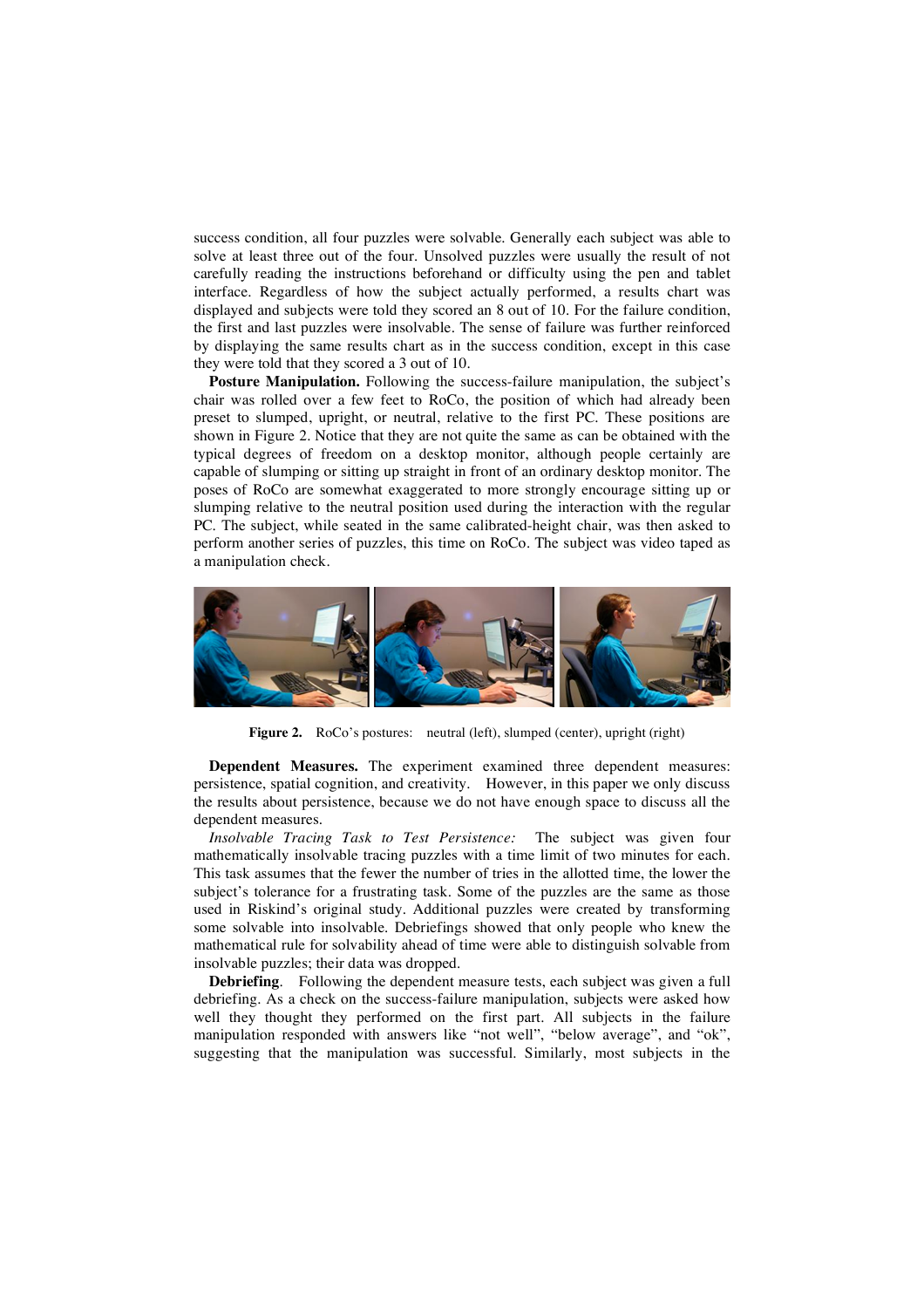success case responded with answers such as "well" and "above average". Four subjects in the success condition who had trouble with the tracing puzzles in part one reported that they did not do well. Their data were omitted since the manipulation was not successful. Following the manipulation check, the details of the study were disclosed including the impossibility of some of the tracing puzzles and the fabricated test results in part one. Four subjects also reported at this time that they knew the tracing puzzles were mathematically impossible. Their data were also omitted.

**Main Results**. 1. *RoCo posture's influence on the user posture:* An outside hypothesis-blind person coded the changing user posture for the video data collected from 64 subjects. Based on the states of the chin, shoulder and back of the user, the coder classified the user posture into three basic states (Slumped / Neutral / Upright) every 30 seconds. We could not code three subjects' video data because they sat down too close to RoCo so the camera didn't capture their posture properly. The video analysis shows that RoCo's posture strongly influenced the user's posture in both success and failure conditions (See Tables 1 and 2). The most frequently occurring posture state during the subsequent tasks was used for counting the user posture in these tables. Most subjects (about 70% of all subjects) tended to keep the dominant posture for over 80% of the task time. Also, about 15% of all subjects changed the posture state every 5~7 minutes. 2. *Persistence on Task:* As predicted, the analysis on the persistence on the insolvable puzzles data (summarized in Table 3 and shown in Figure 3) did reveal a statistically significant interaction effect,  $F(2, 57) = 4.1$ , p < 0.05. Further simple effects analysis by success-failure outcome revealed that success subjects exhibited more persistence when they used RoCo in its upright position  $(M =$ 11.97) after their success than when they used RoCo in its neutral position ( $M =$ 8.32), or in its slumped position ( $M = 8.15$ ),  $F(2, 57) = 7$ ,  $p < 0.01$ . However, unlike in Riskind's study, failure subjects showed no statistical difference across postures,  $F(2, 57) = 0.1$ . We address this in the discussion and in Experiment 2. Also, there were no main effects for either the success-failure or the posture manipulations, F(2, 57) < 2, p < 0.2 and  $F(2, 57)$  < 3, p < 0.07 respectively.

| RoCo<br><b>User</b> | <b>Slumped</b> | <b>Neutral</b> | Upright |
|---------------------|----------------|----------------|---------|
| <b>Slumped</b>      |                |                |         |
| Neutral             |                |                |         |
| Upright             |                |                |         |

**Table 1.** RoCo posture's influence on the user posture in the success condition (the number of subjects is shown)

| RoCo<br>∪ser   | Slumped | Neutral | Upright |
|----------------|---------|---------|---------|
| <b>Slumped</b> |         |         |         |
| <b>Neutral</b> |         |         |         |
| <b>Upright</b> |         |         |         |

**Table 2.** RoCo posture's influence on the user posture in the failure condition (the number of subjects is shown)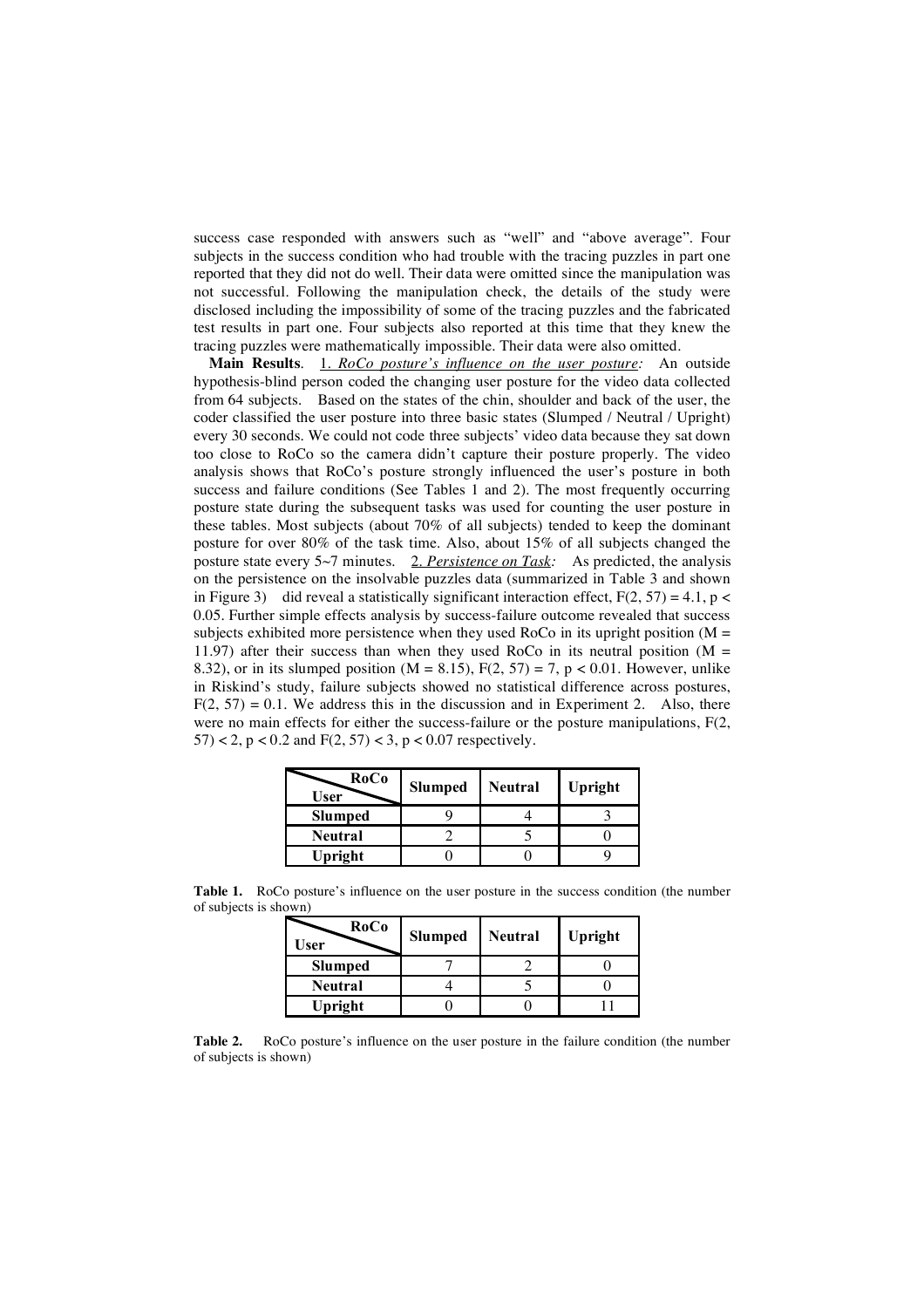| Outcome        | <b>Slumped</b> | <b>Neutral</b> | <b>Upright</b> |
|----------------|----------------|----------------|----------------|
|                |                |                |                |
| <b>Success</b> | 8.15           | 8 32           |                |
|                |                |                |                |
| <b>Failure</b> |                |                |                |

**Table 3.** Average number of tracing attempts



**Figure 3.** Average number of tracing attempts: success (left) and failure (right) conditions

**Discussion**. We adapted a number of factors from Riskind's original study to work with RoCo, which may explain why our results differ for the failure condition. In Riskind's study, subjects were taken to a separate room and told to hold the assigned posture for approximately eight minutes under the pretense of a biofeedback experiment. They then performed the second set of tasks without controlling for posture. However, in our study, the user is free to adopt any posture as long as he or she can still read the screen. The video footage shows that users seemed to adjust their posture, particularly while sitting back and thinking about possible solutions. They tended to move more in the slumped conditions where they reported lower comfort (especially the failure-slumped condition, which can also foster a sense of malaise). While thinking, the primary posture manipulation was relaxed. Thus, our subjects who encountered the slumped condition of RoCo did not slump as consistently as Riskind's subjects did, as his were forced to hold the slumped position for 8 minutes, without moving. In sum, one possible explanation for why we are seeing the positiveupright effect but not the "negative-stooped" effect in our study may be that subjects did not sustain the stooped posture for a sufficiently long period of time. We designed Experiment 2 to address this problem.

### **5.2 EXPERIMENT 2**

Experiment 2 was designed to see if having the subject hold the slumped position (giving a person a more involved task to do on RoCo during the posture manipulation) after failure would produce the "stoop to conquer" effect. Here we observed the dependent measures in each of the three conditions (failure-upright, failure-neutral and failure-slumped). Moreover, differently from Experiment 1, we included a new decision-making (gambling) task that had reading instructions and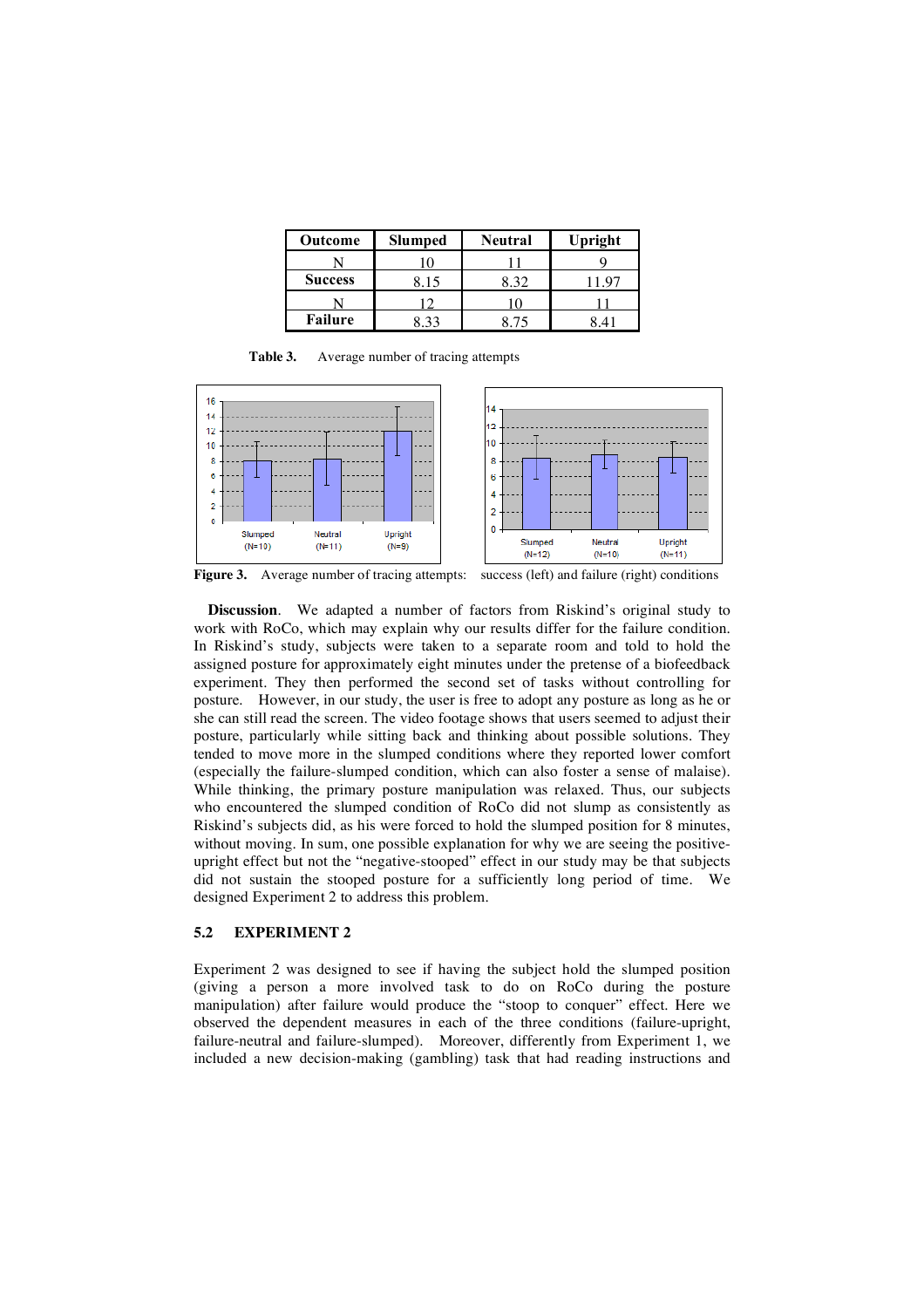content written in a small font on the LCD monitor in order to encourage the subject to stay in a position focused on the monitor. This task did appear (from videos) to keep subjects in the desired posture for a longer time than Experiment 1 because they had to scrutinize details on a screen for 8 minutes.

**Subjects**. Thirty-seven subjects were recruited from our school and surrounding area, each between 18 and 40 years old. Subjects were randomly assigned to one of the three conditions (failure-upright/failure-neutral/failure-slumped).

**Procedure.** The same procedure as in Experiment 1 was performed, except that they performed the decision-making task before other dependent measure tasks. Since our primary interest in Experiment 2 was the "stoop to conquer" effect on the persistence measure in the failure conditions, all subjects were assigned to the failure manipulation. Subjects used RoCo for the 8 minute decision-making task, then performed dependent measure tasks.

**Debriefing.** Following the dependent measure tests, the 37 subjects were given a full debriefing as in Experiment 1. We found 7 of the subjects did not feel bad after the failure manipulation: four subjects did not feel bad in spite of the low score, and three subjects believed that the low score given for the manipulation was not true (failed mood manipulation). Thus, their results were excluded from all our analysis, and we see 30 subjects in Tables 4 and 5. In Table 6, we found we had to omit additional 12 subjects: after the video analysis, we found that two subjects' posture did not match with RoCo's conditioned posture (failed posture manipulation). Also, one subject reported that she had much trouble in using the pen tablet for the tracing puzzles, and nine subjects knew the rule for whether a tracing puzzle was solvable or not. While these problems did not interfere in the mood manipulation (as verified in the debriefing), they would make comparisons of persistence unfair, because they skipped puzzles, so they are omitted from Table 6. Since the sample size is small, we risk false acceptance or rejection of the null hypothesis. Thus, below, we report all the averages and standard deviations as well as results of statistical tests.

**Main Results.** 1. *RoCo posture's influence on the user posture:* RoCo's posture strongly influenced the user's posture. Also, compared with the failure condition of Experiment 1 (Table 2), the 8 minute cognitive task helped the user keep a constant posture longer (See Tables 4 and 5). 2. *Persistence on Task:* One-way ANOVA analysis was applied to the persistence measure from the insolvable puzzles data (summarized in Table 6 and shown in Figure 4). The result shows a statistically significant posture effect on the persistent measure,  $F(2, 15) = 3.70$ ,  $p < 0.05$ . Subjects showed higher persistence when they used RoCo in its slumped position (M  $= 9.75$ , SD = 2.50) after their failure than when they used RoCo in its neutral position  $(M = 7.36, SD = 1.58)$ , or in its upright position  $(M = 6.85, SD = 1.60)$ . Thus, the better persistence of the matched combinations supports the appropriateness hypothesis.

**Discussion.** Experiment 1 showed that people tended to be more persistent on a subsequent task when they used RoCo in its upright position after success than when they used RoCo in its neutral or slumped position. However, Experiment 1 did not show a significant "stoop to conquer" effect on the same persistence measure in the negative mood conditions. We hypothesized that these results were mainly caused by the fact that subjects did not keep the target posture for a significant period of time while doing the subsequent task on RoCo. Thus, Experiment 2 was designed to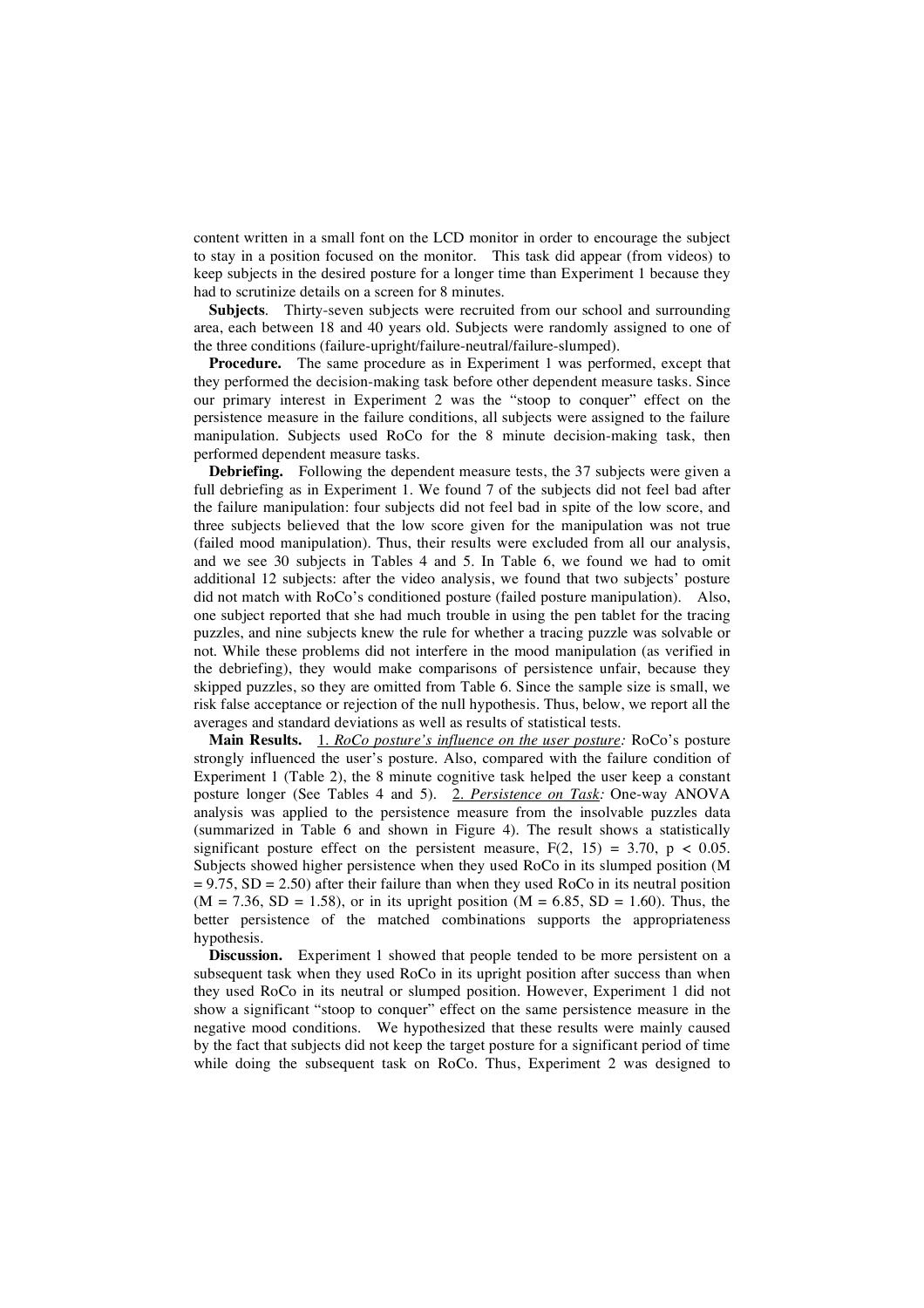encourage subjects to hold the target posture longer before doing subsequent tasks. This new experiment allowed us to observe that people in the negative mood were more persistent using RoCo's slumped posture than using its neutral or upright postures, thus achieving the "Stoop to Conquer" effect. Therefore, Experiment 1 and 2 show that a computer's "pose" congruous or incongruous to a user's affective state can influence performance factors such as task persistence. Also, we find that holding the target posture before doing other dependent measure tasks may be critical in utilizing the "stoop to conquer" effect. This makes sense if the slumping helps a person to process their negative state, and thus go on to better performance.

| RoCo<br>User   | <b>Slumped</b> | <b>Neutral</b> | Upright |
|----------------|----------------|----------------|---------|
| <b>Slumped</b> |                |                |         |
| Neutral        |                |                |         |
| Upright        |                |                |         |

**Table 4.** RoCo posture's influence on the user posture for the initial 8 minutes (the number of subjects is shown)

| RoCo<br>User   | <b>Slumped</b> | Neutral | Upright |
|----------------|----------------|---------|---------|
| <b>Slumped</b> |                |         |         |
| <b>Neutral</b> |                |         |         |
| <b>Upright</b> |                |         |         |

**Table 5.** RoCo posture's influence on the user posture for the total task time (the number of subjects is shown)

| <b>Groups</b> | <b>Slumped</b> | <b>Neutral</b> | <b>Upright</b> |
|---------------|----------------|----------------|----------------|
|               |                |                |                |
| Average       |                |                |                |
|               |                |                |                |

**Table 6.** Average number of tracing attempts



**Figure 4.** (Failure condition) Average number of tracing attempts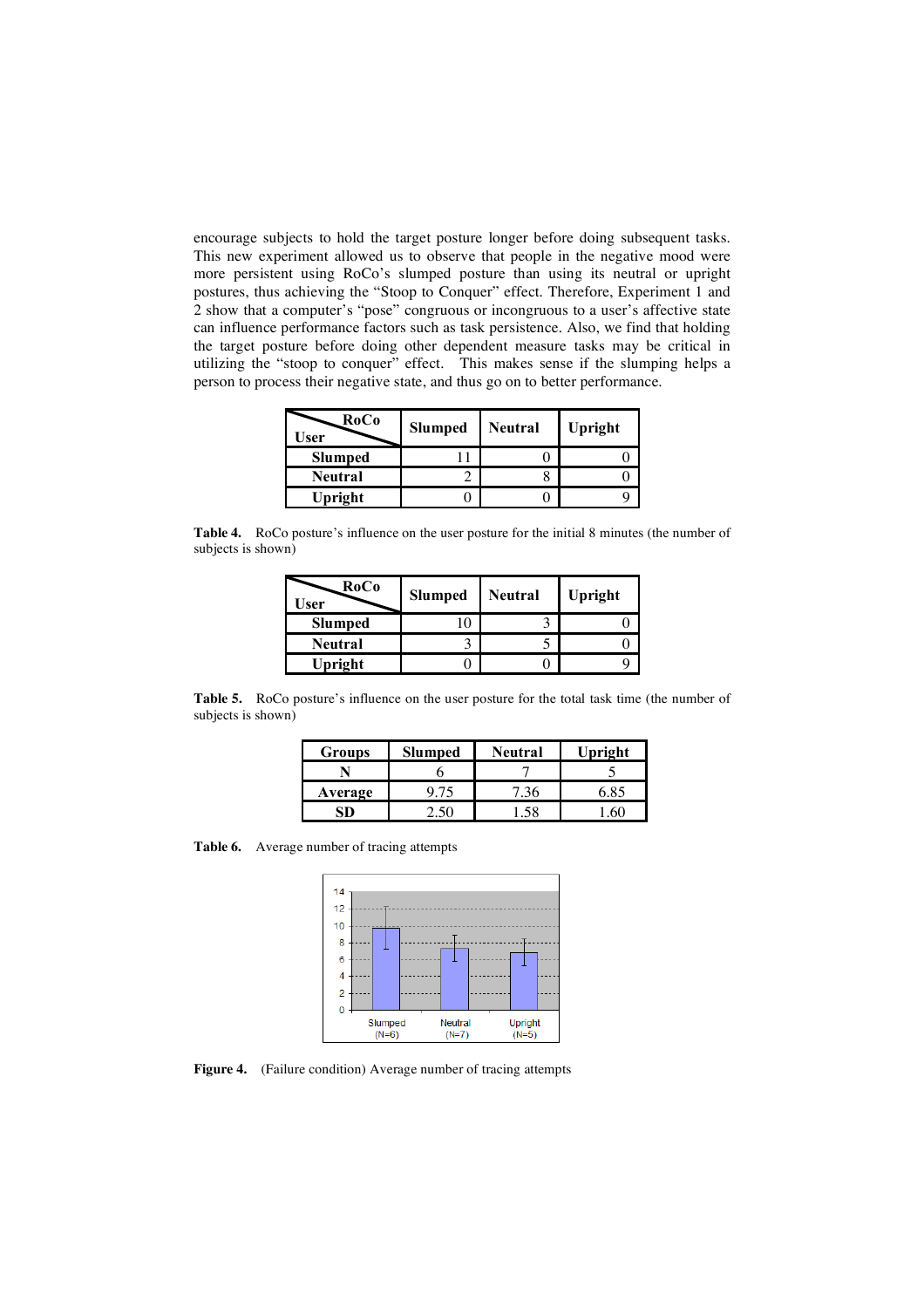Since we first wanted to observe the "stoop to conquer" effect on the RoCo platform without involving any other effects between RoCo and the human subject, the experiments in this paper did not engage RoCo's dynamic movements of responding appropriately to the user's affective state. When RoCo uses these dynamic behaviors, there might be additional emotion contagion effects between RoCo and the user. Thus, we sampled these behavioral positions by exposing users to three different fixed points: slumped, neutral, upright. There was probably still a novelty effect of using a monitor with wires running up it, but this effect was constant across all conditions.

RoCo is an entirely new kind of system, which can greet its user socially and move during natural interaction much like people move. Suppose the user greets RoCo cheerily, then sits and slumps. Our findings confirm the theory that an upright posture (congruent with cheery mood) could help this user be more productive. RoCo can begin to move upward, subtly, without being distracting. More likely, RoCo will observe that you are already slumped, and then choose movements to respond best to your wishes, which may include increased productivity. The three positions tested so far (and the 8min timing) provide the first proof of concept that posture-mood interaction matters in HCI. This now opens the door to investigating what timings and positions are most effective.

#### **6 Conclusion**

We use RoCo in a novel user study to explore whether a computer's "posture" can influence its user's subsequent posture, and if the interaction of the user's body state with their affective state during a task leads to improved task measures, such as persistence in problem solving. These findings lend support to the theory of embodied cognition where invoking a cognitive concept invokes an associated bodily (and/or affective) state, and vice-versa. When the states are congruent, there is less conflict, and more resources to devote to task performance. This paper is the first to show that mood-posture interactions influence performance for a person sitting in a chair using a computer monitor.

Research in computer-human interaction has long ignored human feelings, conducting experiments that (effectively) assume users are in a neutral mood. Our findings suggest that it might be important to bias users into multiple moods, and then measure outcomes. The field of economics has found that this makes a big difference in matching theory to real behavior (e.g., [12], where the endowment effect is reversed dependent on mood.) We suggest that the field of human-computer interaction may similarly find that measuring affective state is important, and can lead to measurably different outcomes. Persistence and perhaps many other cognitive variables are likely to be influenced by body and affective states.

**Acknowledgments.** This work was supported by NSF SGER award IIS-0533703.

#### **References**

- 1. M. Argyle*. Bodily Communication*. Methuen and Co. Ltd., New York, NY, 1988.
- 2. C. Breazeal. *Designing Sociable Robots*. MIT Press, Cambridge, MA, 2002.